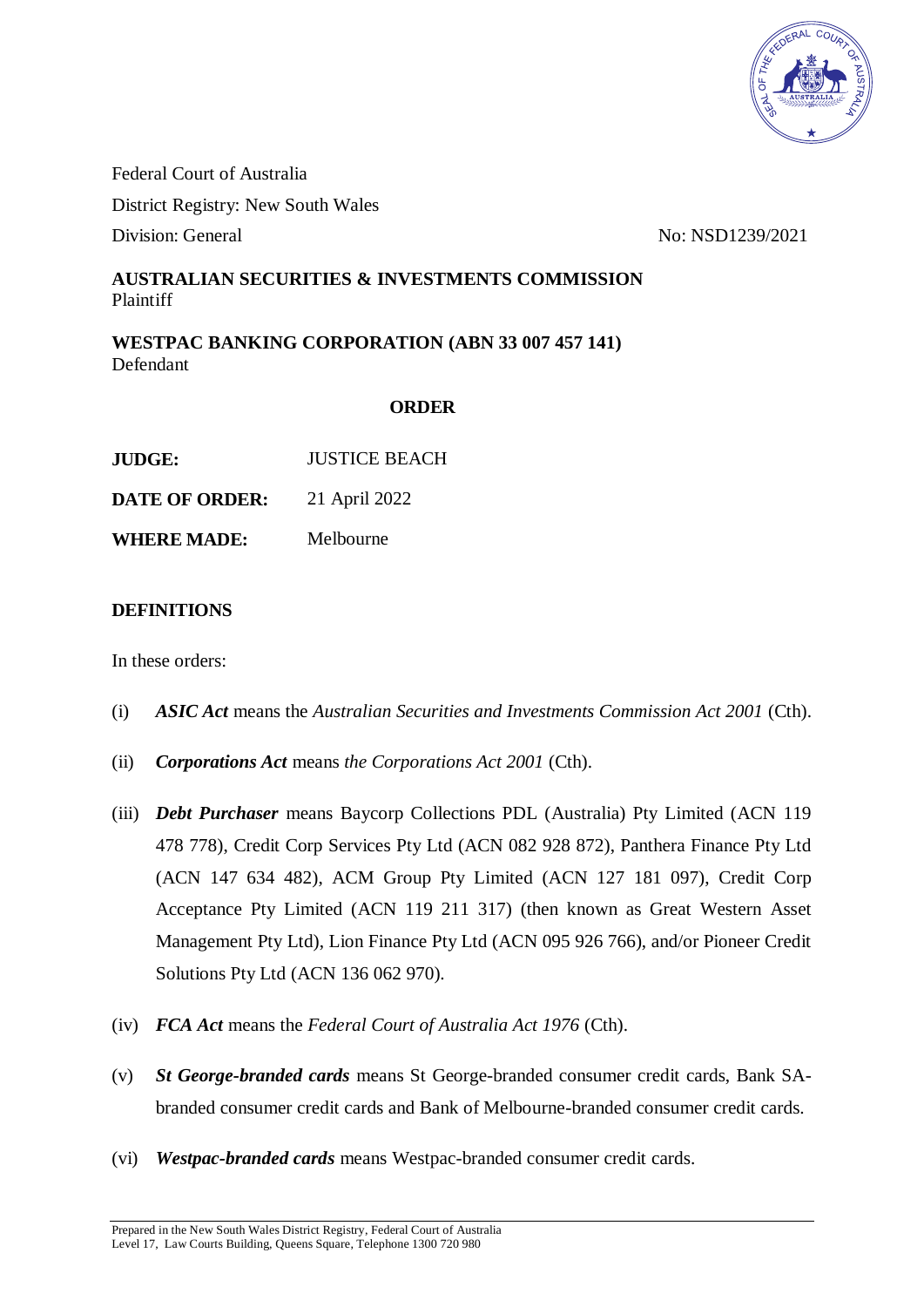

(vii) *Westpac-branded loans* means Westpac-branded Flexi Loans.

# **THE COURT DECLARES THAT:**

### *Westpac-branded cards*

- 1. Between 17 March 2011 and 30 November 2015, the Defendant (Westpac):
	- (a) in trade and commerce and in connection with the supply of financial services, on 709 occasions represented to a Debt Purchaser that one or more interest rates applied to a customer's corresponding Westpac-branded card account balance and that no other interest rates applied to the customer's account, when in fact the interest rate or rates that Westpac (and then the Debt Purchaser) was entitled to charge the customer on either a portion of the account balance, or the whole of the account balance, was lower than the lowest interest rate that Westpac provided to the Debt Purchaser; and
	- (b) thereby, on each occasion, in contravention of ss 12DB(1)(a) and (i) of the ASIC Act, Westpac made false and misleading representations, and in contravention of s 12DA(1) of the ASIC Act, made misleading and deceptive representations.
- 2. Between 1 December 2015 and 10 May 2018, Westpac:
	- (a) in trade and commerce and in connection with the supply of financial services, on 3,477 occasions represented to a Debt Purchaser that one or more interest rates applied to a customer's corresponding Westpac-branded card account balance and that no other interest rates applied to the customer's account, when in fact the interest rate or rates that Westpac (and then the Debt Purchaser) was entitled to charge the customer on either a portion of the account balance, or the whole of the account balance, was lower than the lowest interest rate that Westpac provided to the Debt Purchaser; and
	- (b) thereby, on each occasion, in contravention of ss 12DB(1)(a) and (i) of the ASIC Act, Westpac made false and misleading representations, and in contravention of s 12DA(1) of the ASIC Act, made misleading and deceptive representations.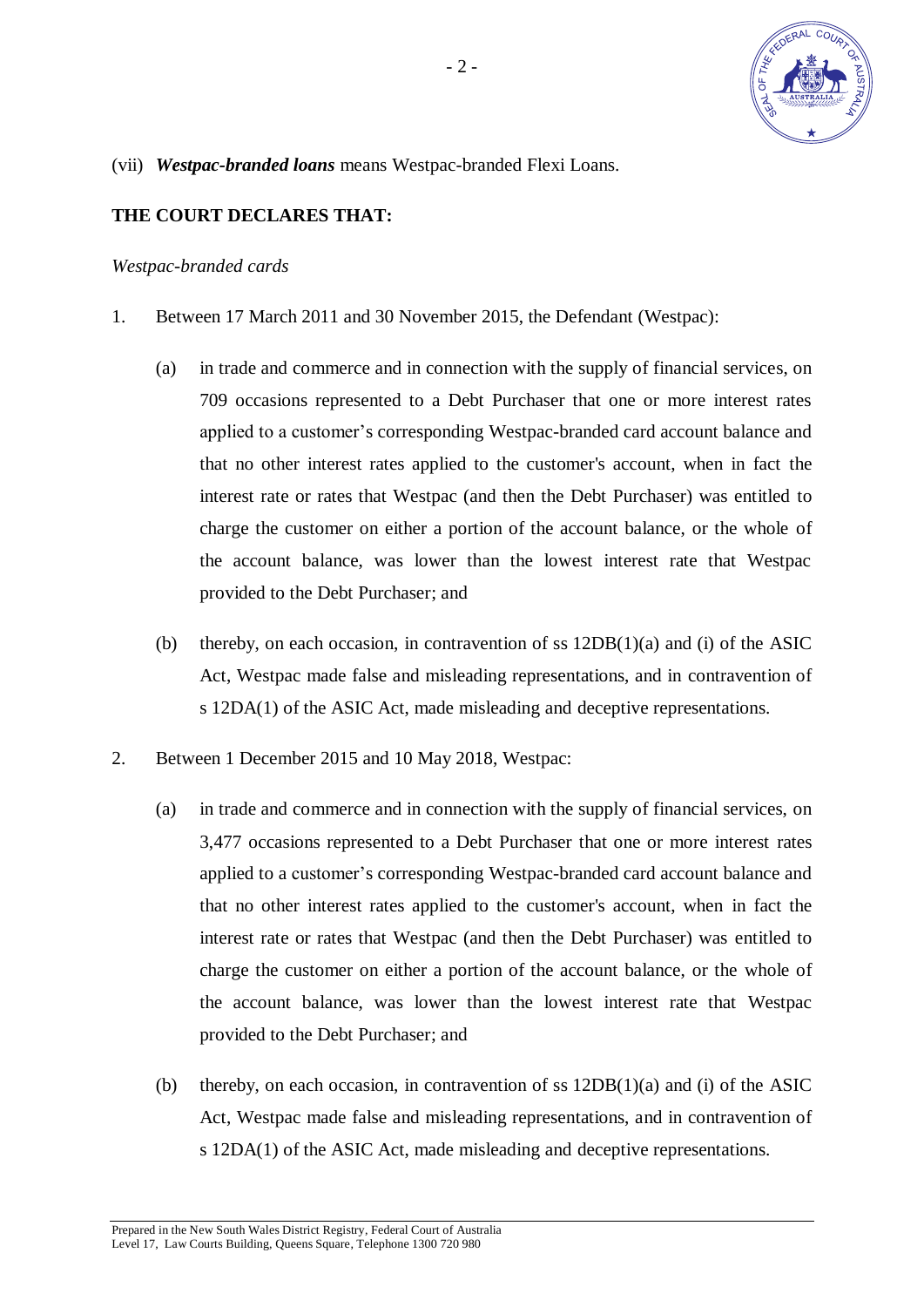

3. Between 17 March 2011 and 10 May 2018, by reason of the conduct described in the declarations in paragraphs 1 and 2 above, Westpac failed to comply with financial services laws in contravention of s 912A(1)(c) of the Corporations Act.

### *Westpac-branded loans*

- 4. Between 10 October 2013 and 30 November 2015, Westpac:
	- (a) in trade and commerce and in connection with the supply of financial services, on 28 occasions represented to a Debt Purchaser that an interest rate applied to the customer's Westpac-branded loan account balance and that no other interest rates applied to the customer's account, when in fact the interest rate that Westpac (and then the Debt Purchaser) was entitled to charge on the whole of the account balance was lower than the interest rate that Westpac provided to the Debt Purchaser; and
	- (b) thereby on each occasion, in contravention of ss 12DB(1)(a) and (i) of the ASIC Act, made false and misleading representations; and, in contravention of s 12DA(1) of the ASIC Act, made misleading and deceptive representations.
- 5. Between 1 December 2015 and 10 May 2018, Westpac:
	- (a) in trade and commerce and in connection with the supply of financial services, on 162 occasions represented to a Debt Purchaser that an interest rate applied to the customer's Westpac-branded loan account balance and that no other interest rates applied to the customer's account, when in fact the interest rate that Westpac (and then the Debt Purchaser) was entitled to charge on the whole of the account balance was lower than the interest rate that Westpac provided to the Debt Purchaser; and
	- (b) thereby on each occasion, in contravention of ss 12DB(1)(a) and (i) of the ASIC Act, made false and misleading representations; and in contravention of s 12DA(1) of the ASIC Act, made misleading and deceptive representations.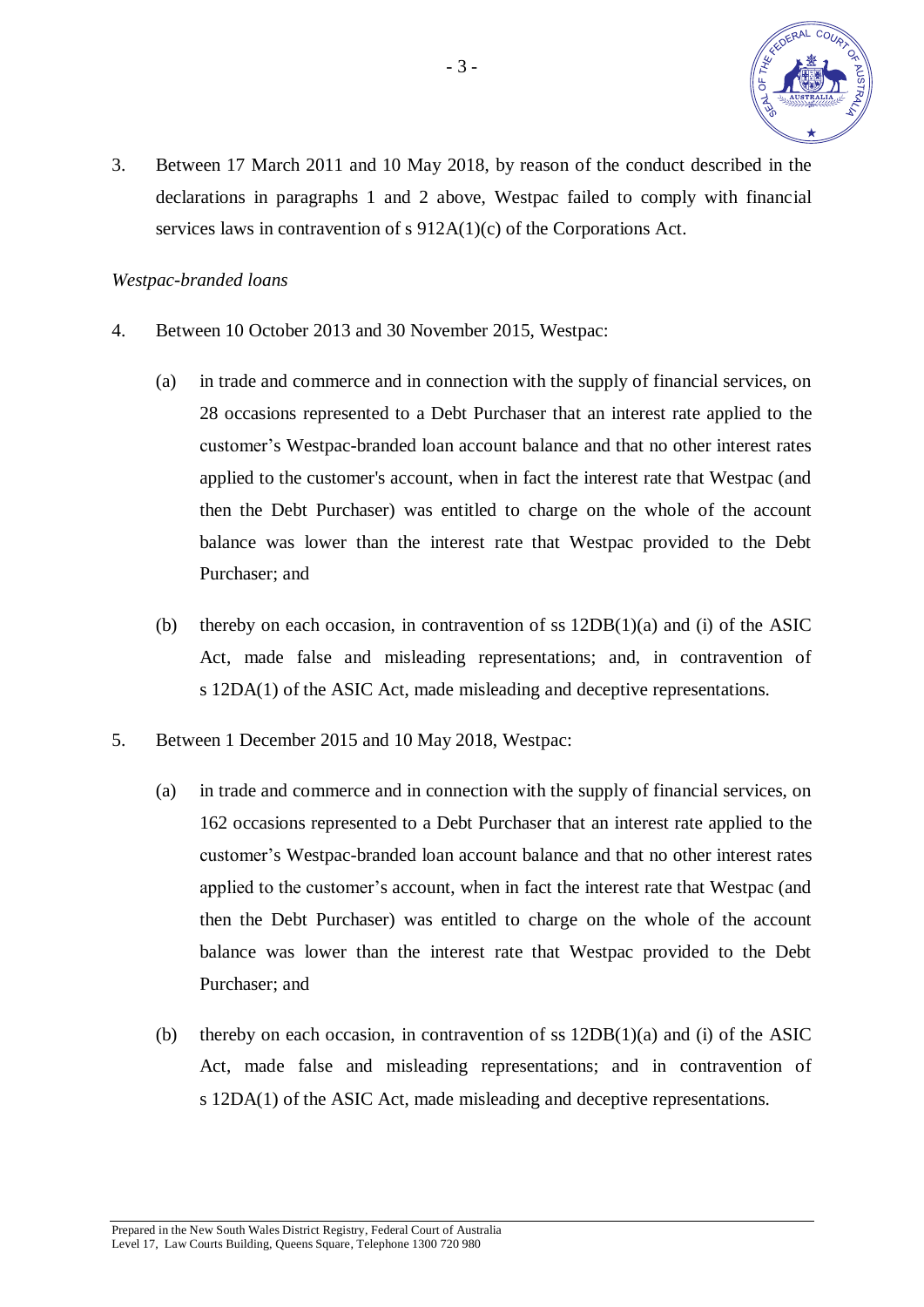

6. Between 1 October 2013 and 10 May 2018, by reason of the conduct described in the declarations in paragraphs 4 and 5 above, Westpac breached its obligation to comply with financial services laws in contravention of s 912A(1)(c) of the Corporations Act.

## *St George-branded cards*

- 7. Between 1 March 2010 and 30 November 2015, Westpac, in trade and commerce and in connection with the supply of financial services, represented to a Debt Purchaser that one single interest rate applied to a customer's St George-branded card account balance and that no other interest rates applied to the customer's account, when in fact:
	- (a) on 450 occasions, the interest rate that Westpac (and then the Debt Purchaser) was entitled to charge on the whole of the account balance was lower than the single interest rate that Westpac provided to the Debt Purchaser; and
	- (b) on 6,840 occasions, two or more interest rates applied to different parts of the customer's account balance and the interest rate that Westpac (and then the Debt Purchaser) was entitled to charge the customer on a part of the account balance was lower than the single interest rate that Westpac provided to the Debt Purchaser,

thereby on each occasion, in contravention of ss  $12DB(1)(a)$  and  $12DB(1)(g)$  (from 10 March 2010 to 31 December 2010) and 12DB(1)(i) (from 1 January 2011) of the ASIC Act, made false and misleading representations; and in contravention of s 12DA(1) of the ASIC Act, made misleading and deceptive representations.

- 8. Between 1 December 2015 and 19 March 2018, Westpac, in trade and commerce and in connection with the supply of financial services, represented to a Debt Purchaser that one single interest rate applied to a customer's St George-branded card account balance and that no other interest rate applied to the customer's account, when in fact:
	- (a) on 532 occasions, the interest rate that Westpac (and then the Debt Purchaser) was entitled to charge on the whole of the account balance was lower than the single interest rate that Westpac provided to the Debt Purchaser; and